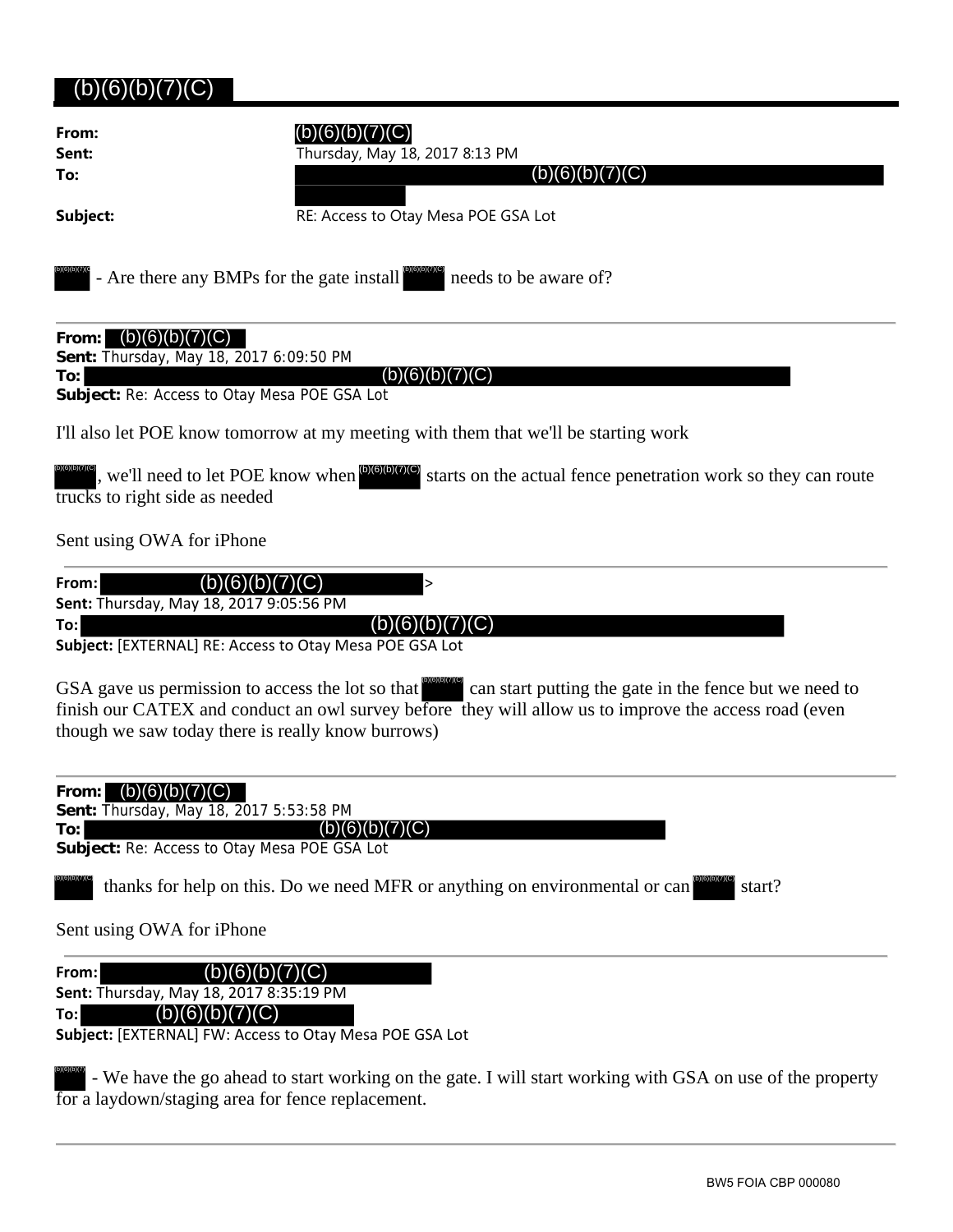**From:** (b)(6)(b)(7)(C) **Sent:** Thursday, May 18, 2017 4:52:24 PM **To:** (b)(6)(b)(7)(C) **Cc:** (b)(6);(b)(7)(C), (b) (7)(F), GSA

 $(b)(6)(b)(7)(C)$ 

**Subject:** Re: Access to Otay Mesa POE GSA Lot

Good afternoon Yes, please proceed... The  $(b)(6)$ ;  $(b)(7)(C)$ ,  $(b)(7)(F)$ , GSA has approved. (b)(6)(b)(7)(C)

Respectfully submitted, (b)(6);(b)(7)(C), (b) (7)(F), GSA



On Thu, May 18, 2017 at 8:16 AM,  $(D)(6)(D)(7)(C)$  > wrote:  $\mathbf{Hi}$   $\mathbf{Bi}$  and  $\mathbf{Fi}$  and  $\mathbf{Fi}$  are strong in with you to see of you've been able to receive approval? (b)(6)(b)(7)(C)

Thank you,

(b)(6)(b)(7)(

**From:** (b)(6);(b)(7)(C), (b) (7)(F), GSA **Sent:** Monday, May 15, 2017 10:27:00 AM

**To: Cc:**  $(b)(6)(b)(7)(C)$ (b)(6);(b)(7)(C), (b) (7)(F), GSA

 $(b)(6)(b)(7)(C)$ 

**Subject:** Re: Access to Otay Mesa POE GSA Lot

Good morning (b)(6)(b)(7)(C)

My apologies for the delay in my reply... I do not believe that the gate will be an issue, just awaiting approval from the (b)(6);(b)(7)(C), (b) (7)(F), GSA before I can concur.

Respectfully, (b)(6);(b)(7)(C), (b) (7)(F), GS

## l, (b)(6);(b)(7)(C), (b) (7)(F), GSA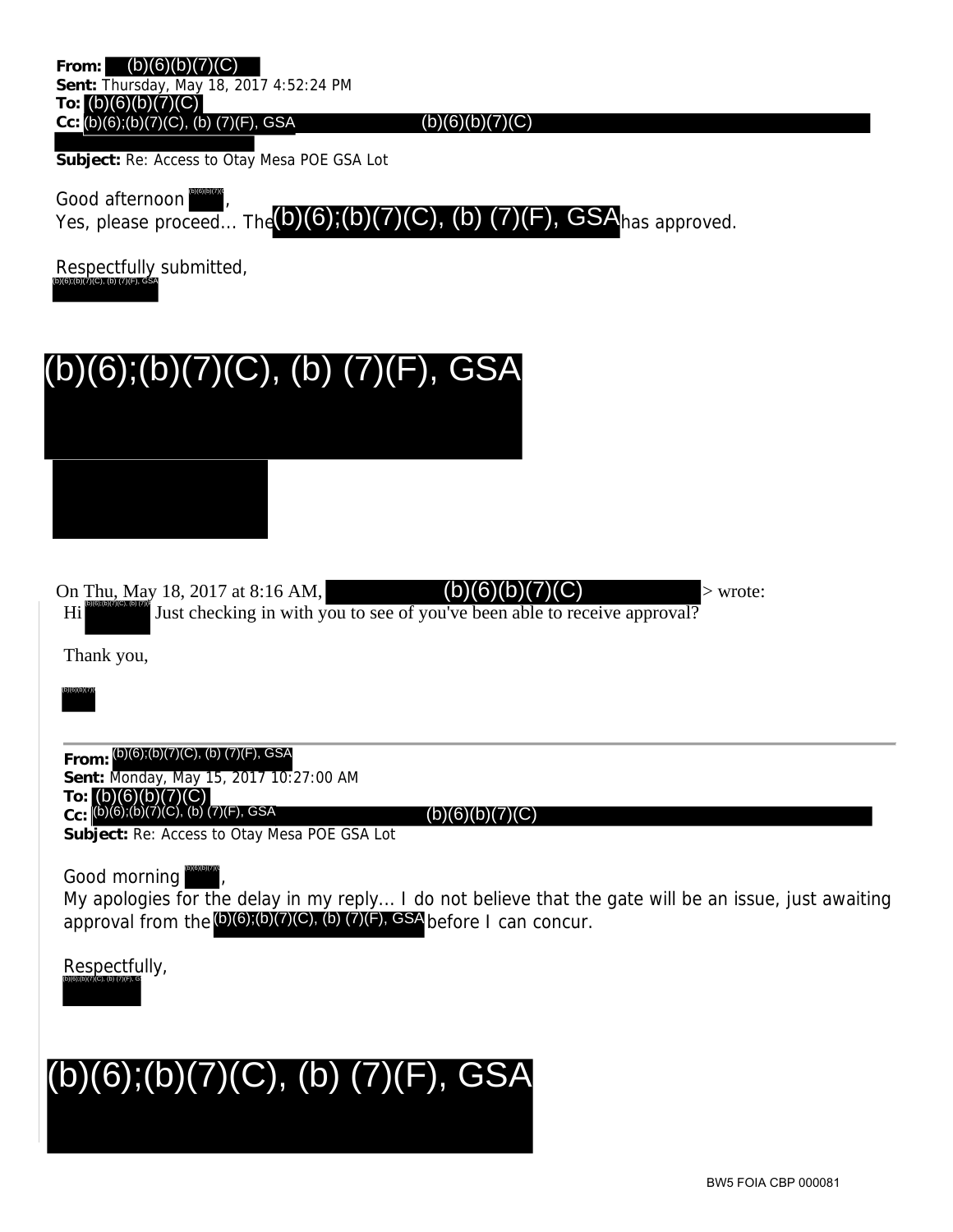| (b)(6);(b)(7)(C), (b) (7)(F), GSA                                                                                                                                                                                    |
|----------------------------------------------------------------------------------------------------------------------------------------------------------------------------------------------------------------------|
| (b)(6)(b)(7<br>On Mon, May 15, 2017 at 10:06 AM,<br>$>$ wrote:                                                                                                                                                       |
| )(6);(b)(7)(C), (b) (7)(F),<br>Is there a phone number I can reach you on today? I would like to discuss this project with you as soon as<br>possible. Alternatively, you can reach me at (b)(6)(b)(7)(C).           |
| Thank you.                                                                                                                                                                                                           |
| (C), (b) (7)(F), GSA<br>From(b)(6);(b)(7)<br>Sent: Friday, May 12, 2017 9:21 AM<br>то: (b)(6);(b)(7)(C), (b) (7)(F), GSA<br>(b)(6)(b)(7)(C)<br>Cc:<br>Subject: Fwd: Access to Otay Mesa POE GSA Lot                  |
| Hi                                                                                                                                                                                                                   |
| Please see the message from $(0)(6)(0)(7)(C)$ of CBP below. Can you assist him with his request?                                                                                                                     |
| , I have copied<br>on this message as well. He is the person to whom you will be sending the<br>environmental repo<br>completed.                                                                                     |
| Best,                                                                                                                                                                                                                |
| ))(6);(b)(7)(C), (b) (7)(F), GS,                                                                                                                                                                                     |
| ------- Forwarded message -------<br>(C)<br>(b)<br>(6)<br>From:<br>Date: Thu, May 11, 2017 at 9:37 PM<br>Subject: RE: Access to Otay Mesa POE GSA Lot<br>F), GSA<br>To: $(b)(6)$ ; $(b)(7)(C)$ , $(b)$<br>(b)(6)(b)( |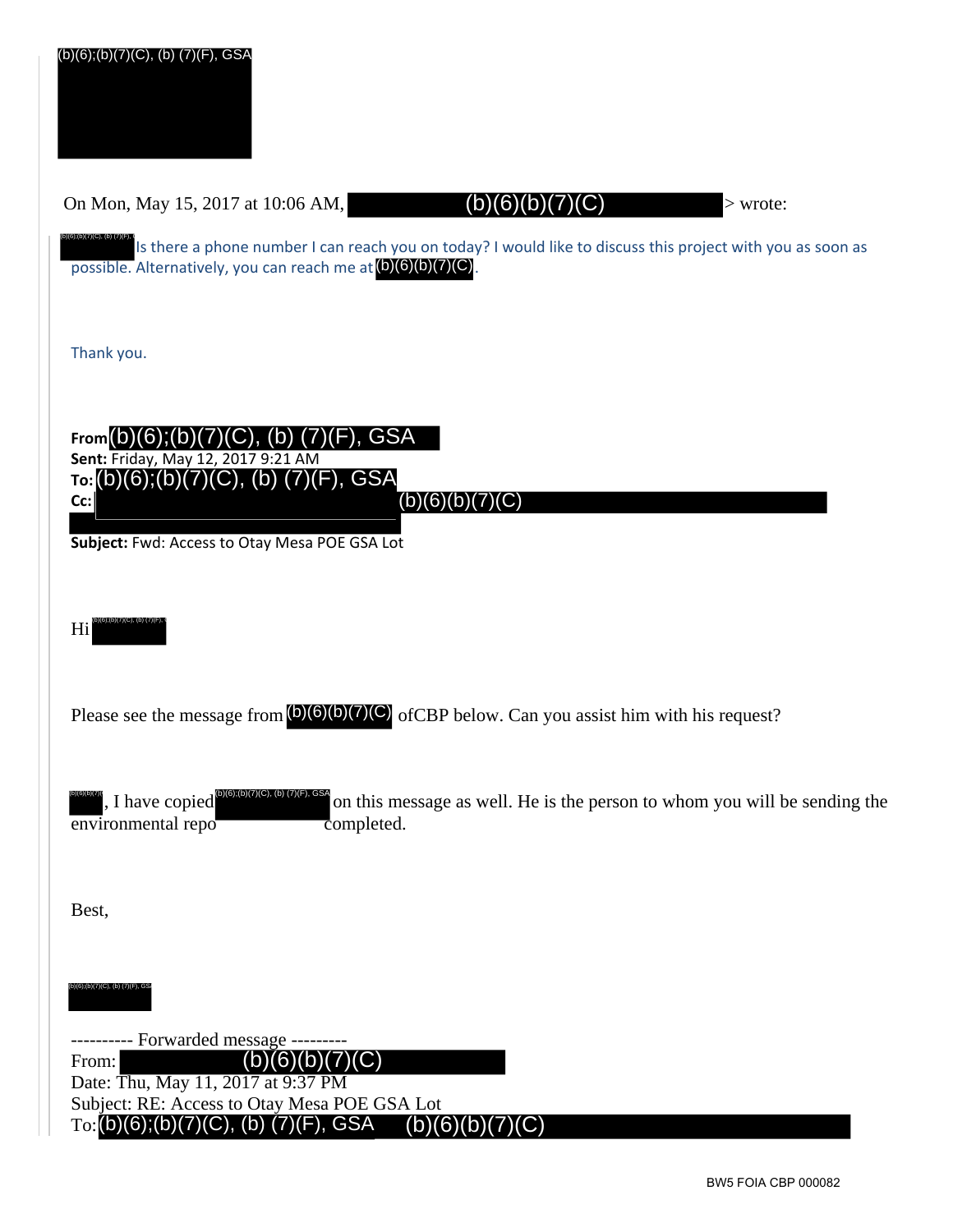

Thank you for speaking with me this afternoon regarding access to the vacant GSA lot located to and east of the Otay Mesa POE. As you know CBP has requested use of the eastern portion of the vacant GSA lot for the purpose of an access road that will allow construction contractors executing CBP's border wall prototype project (to be executed further east of the POE) access to the project area. (b)(6);(b)(7)(C), (b) (7)(F), (

We are currently working to execute a contract to conduct the needed Burrowing Owl survey and completing our environmental planning process (i.e. a CATEX) for the project. However, the environmental planning process is expected to take at least 45 days to allow for adequate consultation with the SHPO and local native American tribes. CBP needs 4 to 6 weeks lead time to install a gate within CBP's secondary fencing that abuts the south end of the vacant GSA lot. The installation of the gate is expected to take 4 to 6 weeks and in order to meet our current schedule for execution of the prototype project we will need to start the installation of the gate within the next two weeks.

CBP is requesting access to the GSA vacant property to begin installing the gate on the CBP owned secondary fence. We will not be conducting any improvements to the access road on the vacant GSA lot until our environmental planning documentation is complete and a burrowing owl survey is completed. The road improvement work is expected to only take one week and can be conducted following gate installation.

Please let me know who the local GSA POC is that can provide authorization to proceed.

Thank you,

(b)(6)(b)(7)(C)